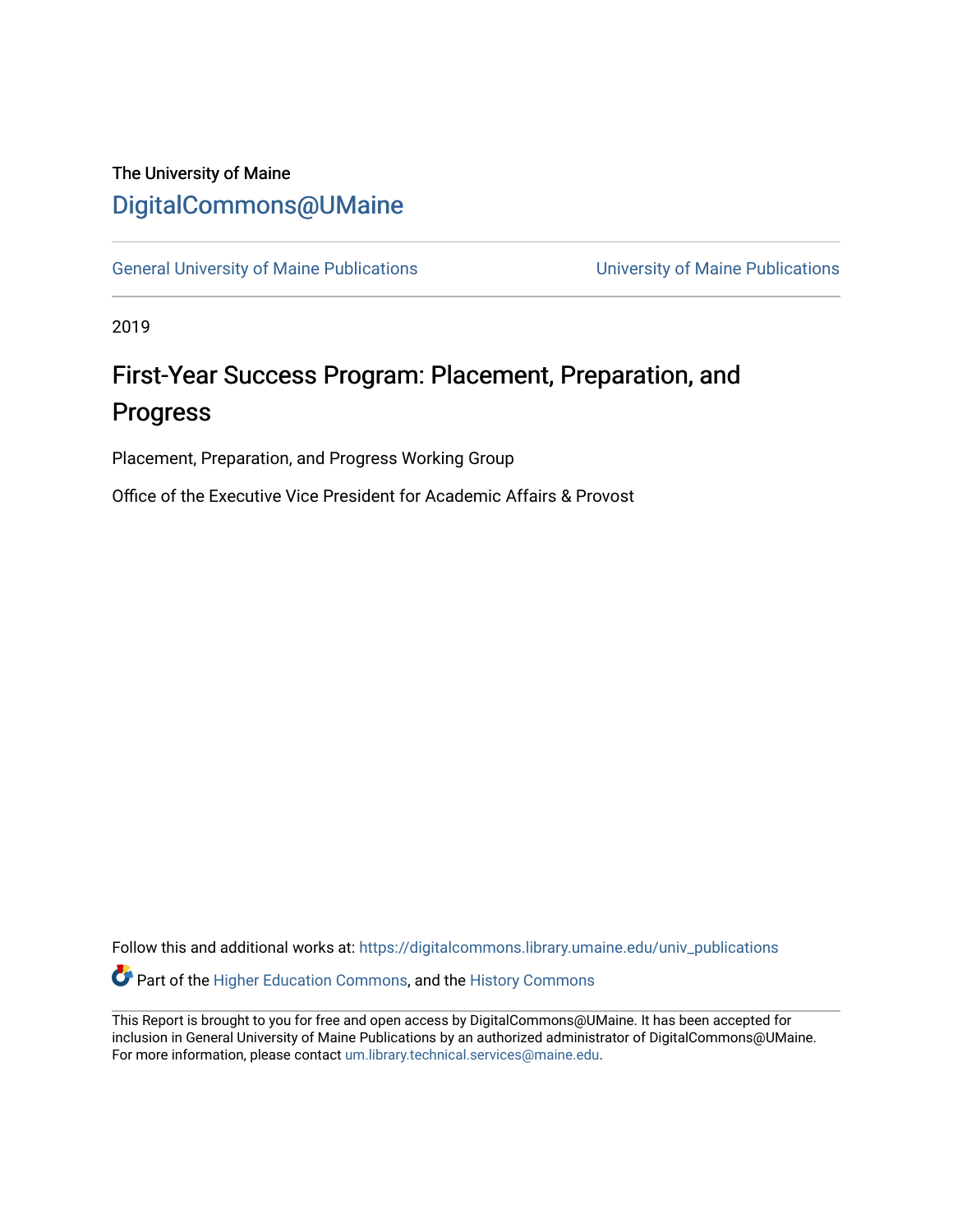## **Placement, Preparation, and Progress (PPP) Working Group Final Report**

May 3, 2019

Eisso Atzema, Mathematics and Statistics Mandy Barrington, Institutional Research and Assessment Eric Chapman, TRIO Student Success Programs Farahad Dastoor, Biology and Ecology Ann Dieffenbacher-Krall, Biology and Ecology Doug Johnson, Counseling Center James Kreps, Chemistry Sarah Lindahl, Chemistry Penny Rheingans, Computing and Information Science Jeff St. John, Academic Affairs

Recommendations:

1. By mid-May, we anticipate recommending a contract for math placement and online proctoring services with ALEKS, a leading vendor for math placement software solutions, in preparation for a Summer 2020 launch.

2. We recommend creating a suite of one-credit, pass/fail STEM prep courses—targeting skills and concepts needed for success in chemistry, calculus, physics, biology, and related fields— for first-year students who require additional preparation prior to entry into our gateway courses. (OIRA data on DFW rates in gateway STEM courses, combined with anecdotal evidence about "killer courses" and their crippling effect on retention/progress, point to a clear need for action in this arena.) We further recommend:

a) that a pilot prep course—in Chemistry or another STEM field—be developed in 2019-20 by a small group of STEM faculty with support from CITL and Academic Affairs;

b) that the Office of Institutional Research and Assessment (OIRA) assist in articulating learning outcomes for that course and related STEM prep courses;

c) that OIRA assess student learning in the pilot course and in subsequent prep courses to affirm quality and improve outcomes; and

d) that these STEM prep courses be designed to allow for summer online delivery *and* fall/spring face-to-face delivery to maximize their usefulness to students and schools/departments.

### Background/rationale:

The working group's main charge was to identify a math placement software solution. Following discussions with MAT faculty, Dave Hiebeler, Emily Haddad, Sara Henry, Robin Sherman, Peter Schilling, ALEKS sales representative Sam Hussey, and the associate deans, the PPP group scheduled an ALEKS demo for Thursday, May 9. Sam Hussey will lead it and will answer a mix of pre-planned and unplanned questions. Invitees include all of the above along with Monique